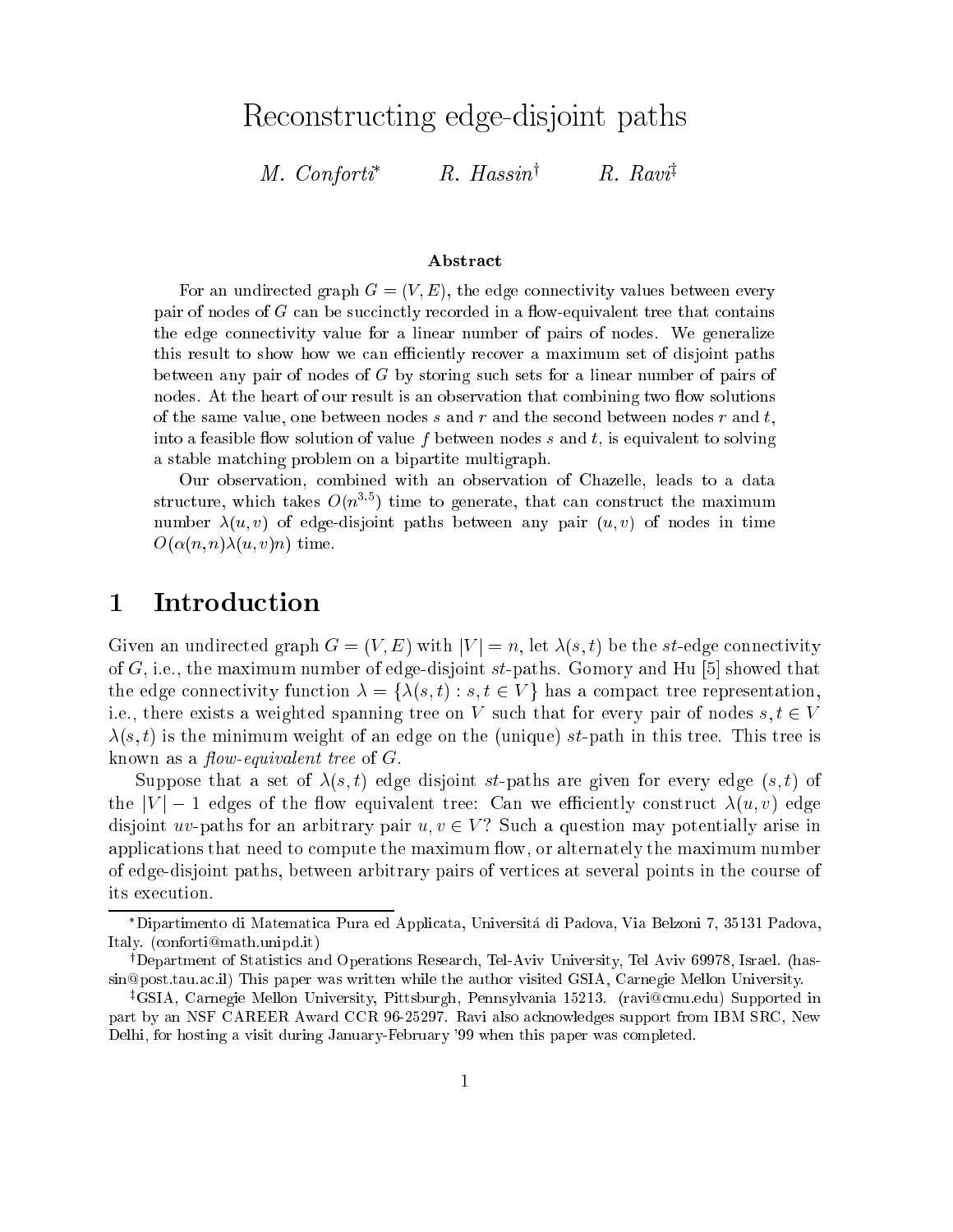In this paper we describe a compact representation of the sets of the  $\lambda(u, v)$  edge disjoint paths for every pair  $u, v \in V$ . This representation consists of a graph with node set V and  $O(n)$  edges, where  $n = |V|$ . Each edge  $(s, t)$  in this graph is associated with  $\lambda(s,t)$  edge disjoint st-paths. This data structure can be computed in a preprocessing step that takes time  $O(n^{1/3})$  and  $O(n^2)$  space. We then show how to construct  $\lambda(u,v)$  edge disjoint uv-paths for an arbitrary pair  $u, v \in V$  in  $O(\alpha(n, n)\lambda(u, v)n)$  time, where  $\alpha(n, n)$ is the inverse Ackermann function.

## 2 Stable Matchings

Let  $G = (P, Q, E), |P| = |Q|$ , be a bipartite multigraph which is complete, i.e. every pair of nodes in P and Q are adjacent. Assume further that every node  $p \in P$  ranks the edges having p as end node according to its preference and every node  $q \in Q$  also ranks the edges having q as end node, so that every edge is ranked twice, at both end nodes. A perfect matching M of G is *stable* if for every edge e in  $E \setminus M$  with end nodes p and q, either in the *p*-ranking, *e* is less desirable than the edge  $e_p \in M$  that saturates p, or in the q-ranking, e is less desirable than the edge  $e_q \in M$  that saturates q. Gale and Shapley in their seminal paper  $[3]$  (see also  $[4]$ ), show that every complete bipartite simple graph has a stable matching. Their proof is algorithmic and we give below a straightforward adaptation to the multigraph ase.

### stable multiple multiple multiple multiple multiple multiple multiple multiple multiple multiple multiple mult

- 1. Start with  $M = \emptyset$ . Initially, all nodes in P are exposed and all edges are unexplored.
- 2. While a node  $p \in P$  is exposed, explore the unexplored edge e that has highest p-ranking. Let  $q$  be the other end node of  $e$ .

If  $q$  is exposed,

Then set  $M = M \cup \{e\}.$ 

Else if the edge  $e_q \in M$  that saturates q is less preferable than e in the q-ranking, set  $M = M \cup \{e\} \setminus \{e_q\}.$ 

The matching M is stable upon termination of the algorithm. At the end, M is a perfect matching. For, assume not: then all the edges incident to  $p$  are explored, for some exposed node p. Note that when an edge is explored, its end node in  $Q$  is saturated and remains saturated throughout the algorithm. So when the least desirable edge in the pranking is explored and its end node in <sup>Q</sup> is saturated, all nodes in <sup>Q</sup> are saturated. This is impossible since  $|P| = |Q|$  and p is exposed.

Finally, an edge is explored at most once in the algorithm, so its complexity is  $O(|E|)$ .

We remark that the above problem can be interpreted as a *multi ethnic marriage* problem, in which  $P$  represents the set of suitors,  $Q$  the set of brides, and the edges with end nodes  $p$  and  $q$  represent the set of possible marriage ceremonies that can unite  $p$  and q. A perfect matching that is stable corresponds to a set of ceremonies C that unites all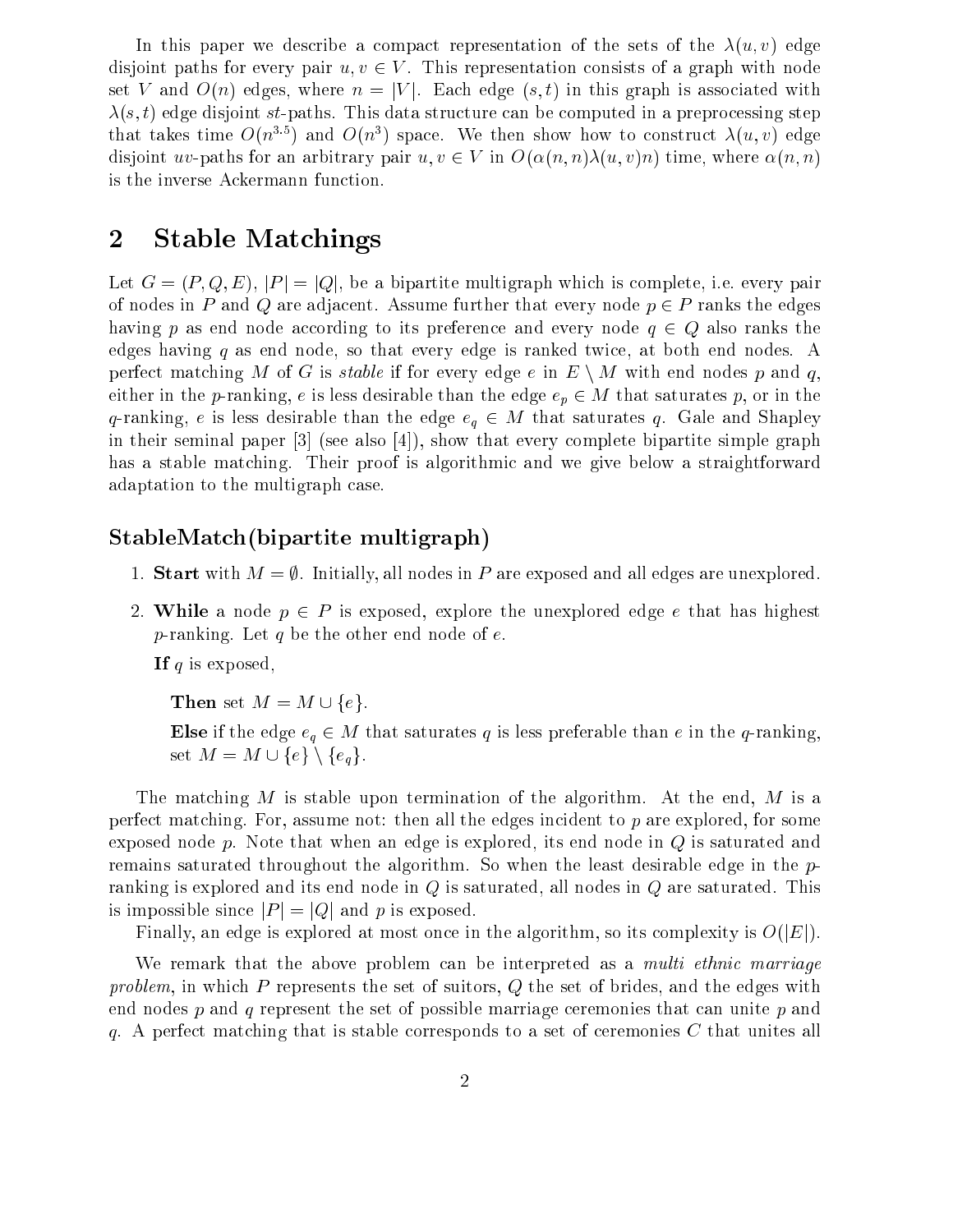the suitors to all the brides so that no suitor  $p$  and bride  $q$  would both prefer a ceremony not in <sup>C</sup> (possibly with other partners).

## 3 Composing flow solutions

Let  $P = \{p_1, \ldots, p_f\}$  be a set of f edge disjoint sr-paths and  $Q = \{q_1, \ldots, q_f\}$  be a set of f edge disjoint rt-paths. Sin
e ea
h ow path has at most <sup>n</sup> edges, it is straightforward to find a set of f edge-disjoint  $st$ -paths in the graph formed by the union of the  $sr$ - and rt-paths having  $O(f_n)$  edges. Using a classical flow-augmenting algorithm to find such a decomposition takes  $O(T^n)$  time [1]. Using a method of Karger and Levine [6], this can be accomplished in time  $O(f^{\frac{1}{2}}n)$ .

**Theorem 3.1** Let  $P = \{p_1, \ldots, p_f\}$  be a set of f edge disjoint sr-paths and  $Q = \{q_1, \ldots, q_f\}$ , a set of  $f$  edge disjoint  $rt$ -paths where each flow path has at most  $n$  edges. Then, there exists a set of f edge disjoint  $st$ -paths such that each path in this set is the concatenation of a "prefix" of a path in P and a "suffix" of a path in Q. Moreover, this set can be computed in  $\mathcal{O}(fn)$ time.

**Proof:** Construct the following complete bipartite multigraph  $B = (P, Q, E)$ : The node sets P and Q represent the paths in  $P = \{p_1, \ldots, p_f\}$  and  $Q = \{q_1, \ldots, q_f\}$ . For every edge g that is common to paths  $p_i$  and  $q_j$ , B contains an edge e with end nodes  $p_i$  and  $q_j$ . If, after adding all these edges the resulting bipartite multigraph is not omplete, add a "dummy" edge between each pair of nonadjacent nodes in  $P$  and  $Q$ , to make it complete. The priority (from most desirable to least desirable) of the edges of B having  $p_i$  as end node, is given by the order in which the edges are encountered when traversing path  $p_i$ from  $s$  to  $r$ . The "dummy" edges receive the lowest possible priority (the ranking among them is immaterial). The priority of the edges of B having  $q_j$  as end node is given by the order in which the edges are encountered when traversing path  $q_i$  from t to r. Again, the " dummy" edges receive the lowest possible priority.

From a stable perfect matching M of B one can construct the desired  $st$ -paths as follows: For every edge e in M with end nodes  $p_i$  and  $q_j$  which is not a dummy edge, traverse path  $p_i$  starting from s until e is met and then continue on  $q_i$  to t. (Edge e may or may not belong to the path thus constructed.) For every edge  $e$  in  $M$  with end nodes  $p_i$  and  $q_j$  which is a dummy edge, traverse path  $p_i$  starting from s to r and then traverse  $q_j$  from r to t.

The fact that the matching M is stable on B insures that the f st-paths thus constructed are edge disjoint. Indeed, suppose for a contradiction that an edge  $g$  is used in two of these concatenated paths, which are represented by two edges in the stable matching, say  $(p^-,q^-)$  and  $(p^-,q^-)$ . These edges are witnessed by the fact that there are edges  $g$ <sup>-</sup> common to  $p$ - and  $q$ - and  $g$ - common to  $p$ - and  $q$ -. Since  $p_1$  and  $p_2$  are disjoint, the edge  $q$  must occur in only one of them, so assume that  $q$  occurs in  $p$  and  $q$  . Since  $q$  is in the concatenated path from  $p^1$  and  $q^2$ , it must be the case that g occurs before  $g_1$  in  $p^2$ going from  $s$  to  $r$ : This means that an edge between  $p$  and  $q$  in the auxiliary bipartite multigraph has higher priority than the edge  $(p_+, q_-)$  withessed by  $q_-$  in the  $P$ -ranking.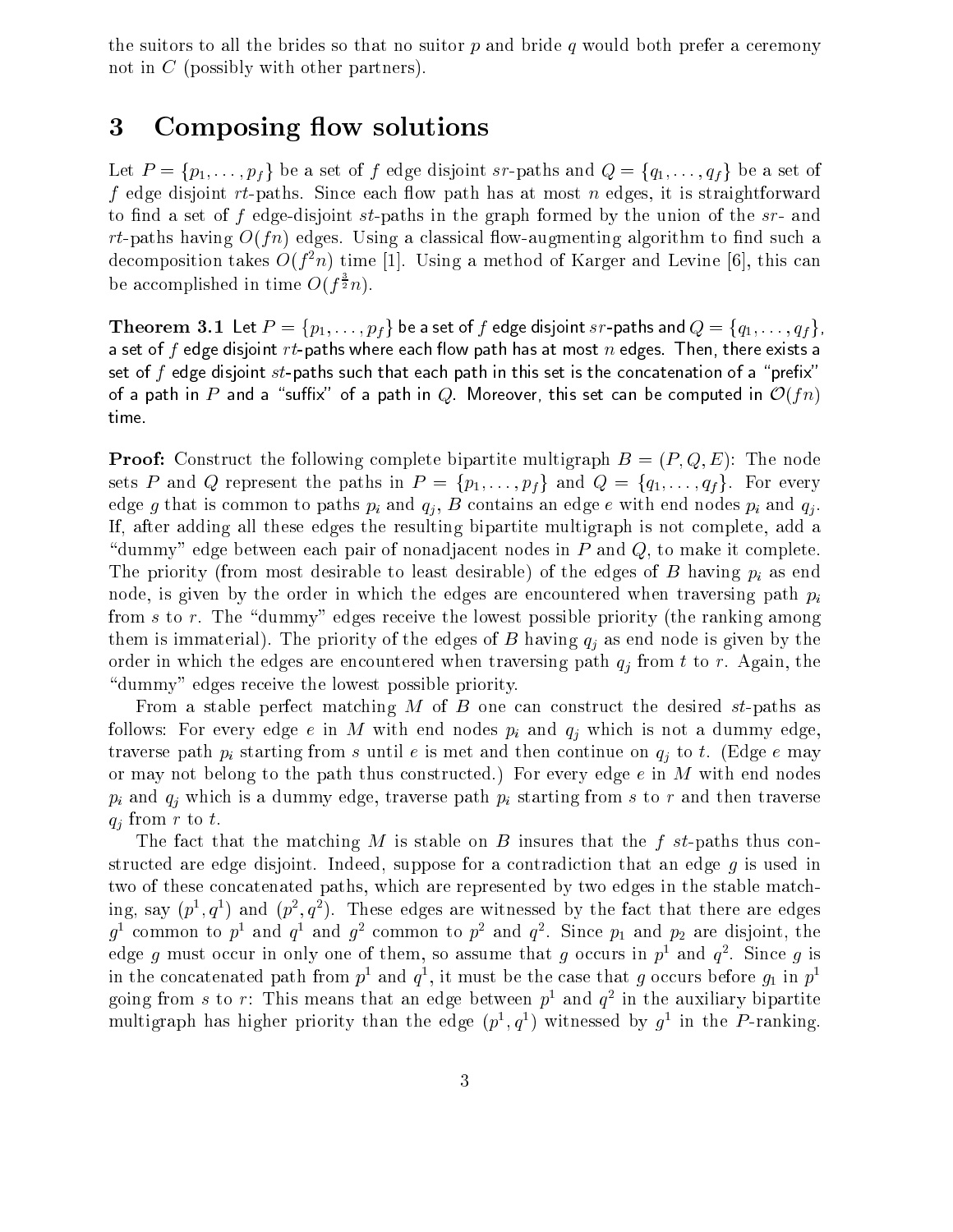Similarly, since the edge  $g$  occurs in the concatenated path from  $p$  and  $q$  , it must be the case that q occurs before  $q$  in  $q$  going from  $t$  to  $r$ : This means that the edge between  $p$ and  $q$  – in the auxiliary bipartite multigraph has higher priority than  $(p^-,q^+)$  witnessed by  $q$  -in the  $Q$ -ranking. Thus, this unmatched edge (p),  $q$  ) violates the definition of stability of the mat
hing found, a ontradi
tion.

Notice however, that the concatenated paths constructed as above, while being edge disjoint, may not be simple, in which case we can delete cycles without destroying the 'prefix-suffix' property. This clean-up step takes time proportional to the size of the paths.  $\Box$ 

We finally remark that every stable matching problem in a complete bipartite multigraph an be onverted into a path-pairing problem of the above type between <sup>f</sup> edge disjoint sr-paths and <sup>f</sup> edge disjoint rt-paths.

### 4 Augmenting flow-equivalent trees

Given the above method for omposing a pair of edge-disjoint path solutions, we now show how we can maintain the maximum edge-disjoint paths solution for  $O(n)$  pairs of nodes in an n-node undire
ted graph, so that the maximum edge-disjoint paths solution for any arbitrary pair of nodes  $s$  and  $t$ , can be recovered by applying the stable matching procedure  $O(\alpha(n,n))$  times. We exploit the natural connection that the maximum number of edge-disjoint paths in unit capacity undirected graph between a pair of nodes is equal to the value of the maximum flow between them  $[1]$ , and use the flow-equivalent tree as our starting point.

Consider a pair of nodes s and t separated by  $k$  edges in a given flow-equivalent tree. To compute the maximum flow between them using the above procedure, we must use  $k$ applications of the procedure. The key to speeding this up is to add  $O(n)$  additional flow solutions in su
h a way that for any pair of nodes, there always exists a small number of pairs of nodes connecting them from which we can compose the required flow. Notice that for any pair of nodes, the flow decomposition of a maximum flow (say f) solution can be computed as mentioned above in time  $O(1-n) \equiv O(n-1)$  time. This will lead to a total time complexity of  $O(n^{1+\epsilon})$  for this preprocessing step since we need to do this for  $O(n)$ pairs. In the unit capacity case, every pair of nodes can have  $O(n)$  paths in their max-flow decomposition reading to a space requirement of  $O(n^*)$  for this data structure. Next, we describe how to specify these pairs.

To do this, we use a method due to Chazelle [2]: Given a *n*-node edge-weighted tree, he provides an algorithm to choose  $O(n)$  shortcut edges with weights on them such that for any path in the given tree, it is possible to ompute the partial sum of the weights in the path using  $O(\alpha(n, n))$  summations involving the original and added edges (see Theorem 2 in  $[2]$ ). More formally, Chazelle proved the following under the RAM model of omputation.

**Theorem 4.1** [2] Let T be a free tree with n weighted edges. There exists a constant  $c > 1$ such that, for any integer  $m > cn$ , it is possible to sum up weights along an arbitrary query